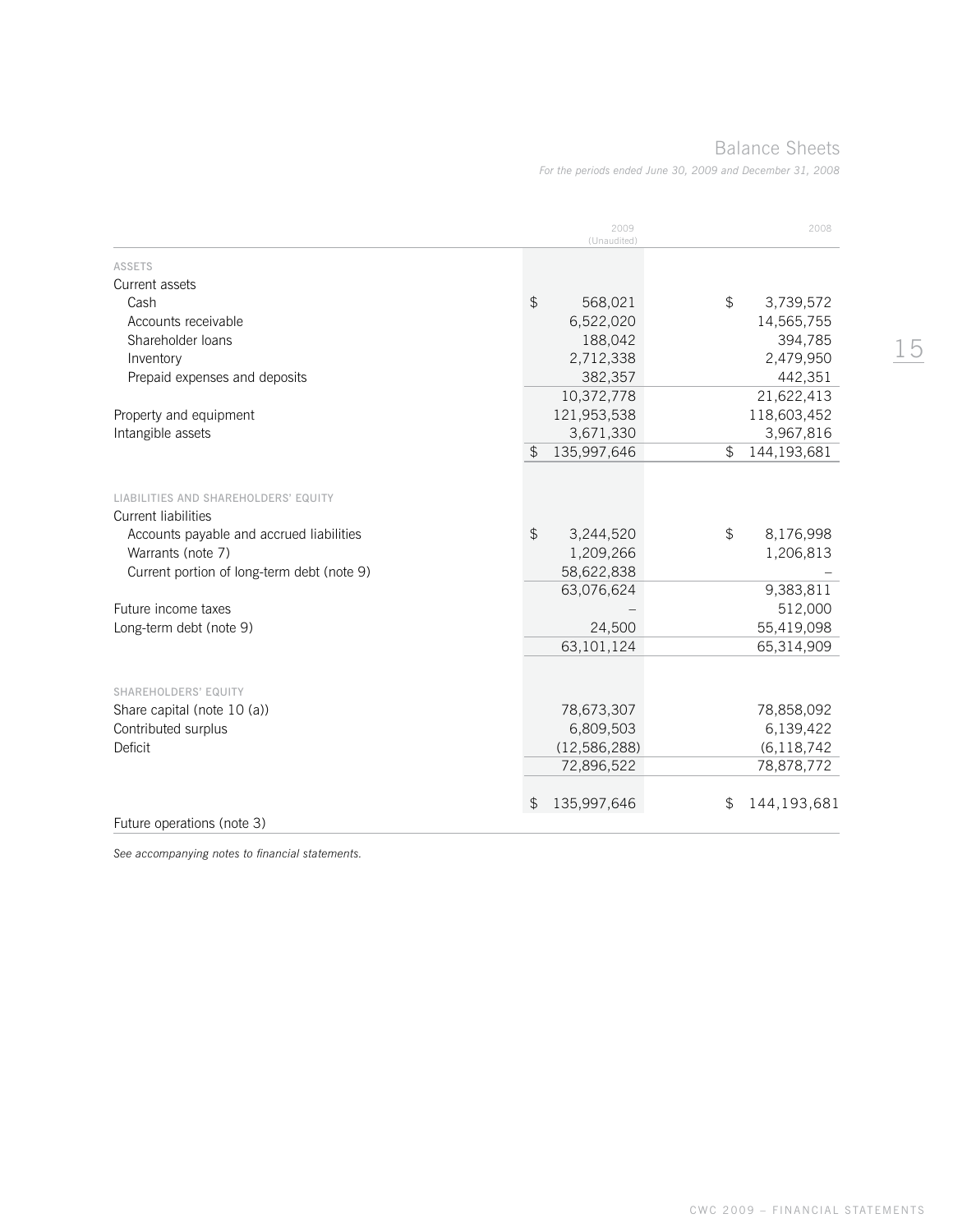# Statements of Loss, Comprehensive Loss and Deficit

*For the three and six months ended June 30, 2009 and 2008 (unaudited)*

|                                        | THREE MONTHS ENDED JUNE 30 |               |                |                             | SIX MONTHS ENDED JUNE 30 |                |    |                             |
|----------------------------------------|----------------------------|---------------|----------------|-----------------------------|--------------------------|----------------|----|-----------------------------|
|                                        |                            | 2009          |                | 2008<br>(Restated - Note 8) |                          | 2009           |    | 2008<br>(Restated - Note 8) |
|                                        |                            |               |                |                             |                          |                |    |                             |
| <b>REVENUE</b>                         | \$                         | 6,397,280     | \$             | 12,756,325                  | \$                       | 25,433,894     | \$ | 37,341,662                  |
| <b>EXPENSES</b>                        |                            |               |                |                             |                          |                |    |                             |
| Operating expenses                     |                            | 4,940,690     |                | 8,845,585                   |                          | 17,910,235     |    | 23,635,926                  |
| General and administrative             |                            | 2,945,229     |                | 2,383,000                   |                          | 6,019,838      |    | 5,114,840                   |
| Stock based compensation               |                            | 259,581       |                | 208,826                     |                          | 514,332        |    | 392,630                     |
| Interest                               |                            | 1,333,035     |                | 1,168,698                   |                          | 2,697,531      |    | 2,492,053                   |
| Depreciation                           |                            | 2,326,805     |                | 2,967,451                   |                          | 4,975,016      |    | 6,309,872                   |
| Amortization                           |                            | 145,743       |                | 150,744                     |                          | 296,487        |    | 301,488                     |
|                                        |                            | 11,951,083    |                | 15,724,304                  |                          | 32,413,439     |    | 38,246,809                  |
| <b>NET LOSS BEFORE TAX</b>             |                            | (5,553,803)   |                | (2,967,979)                 |                          | (6,979,545)    |    | (905, 147)                  |
| <b>INCOMETAXES</b>                     |                            |               |                |                             |                          |                |    |                             |
| Current                                |                            |               |                | 115,736                     |                          |                |    | 115,736                     |
| Future (reduction)                     |                            | (326,000)     |                | (314,500)                   |                          | (512,000)      |    |                             |
|                                        |                            | (326,000)     |                | (198, 764)                  |                          | (512,000)      |    | 115,736                     |
| <b>NET LOSS AND COMPREHENSIVE LOSS</b> |                            | (5, 227, 803) |                | (2,769,215)                 |                          | (6,467,545)    |    | (1,020,883)                 |
|                                        |                            |               |                |                             |                          |                |    |                             |
| <b>DEFICIT, BEGINNING OF PERIOD</b>    |                            | (7, 358, 485) |                | (2,311,994)                 |                          | (6, 118, 743)  |    | (4,060,326)                 |
| DEFICIT, END OF PERIOD                 | \$                         | (12,586,288)  | $\mathfrak{L}$ | (5,081,209)                 | $\mathfrak{L}$           | (12, 586, 288) | \$ | (5,081,209)                 |
|                                        |                            |               |                |                             |                          |                |    |                             |
| NET LOSS PER SHARE (note 10 (b))       |                            |               |                |                             |                          |                |    |                             |
| Basic and diluted loss per share       | $\mathfrak{S}$             | $(0.19)$ \$   |                | $(0.10)$ \$                 |                          | (0.24)         | \$ | (0.04)                      |

*See accompanying notes to financial statements.*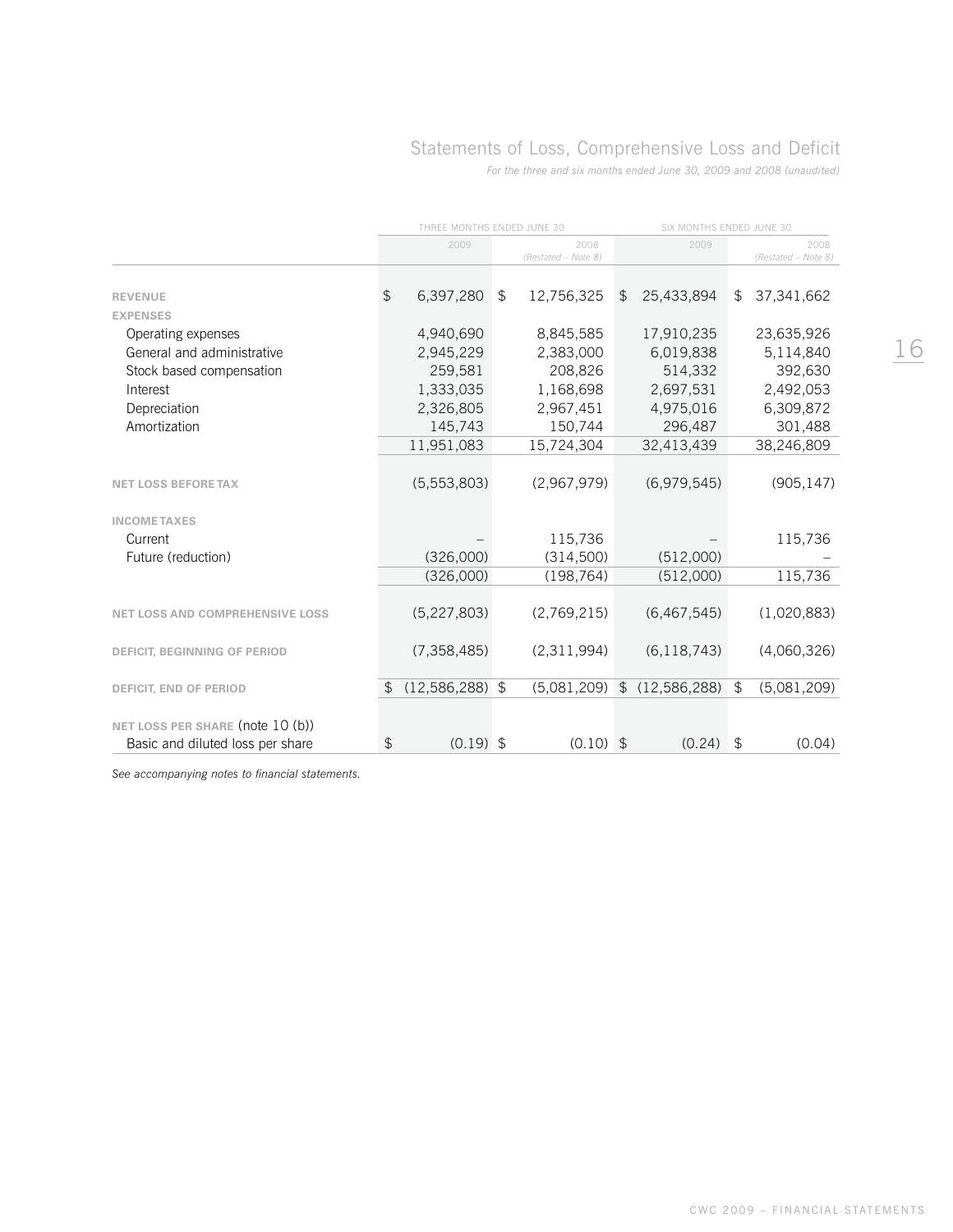# Statements of Cash Flows

*For the three and six months ended June 30, 2009 and 2008 (unaudited)*

| 2009<br>2008<br>2009<br>CASH PROVIDED BY (USED IN):<br>2008<br>(Restated - Note 8)<br>(Restated - Note 8)<br><b>OPERATING:</b><br>\$<br>$(5,227,803)$ \$<br>(6, 467, 545)<br>(1,020,883)<br>Net loss<br>$(2,769,215)$ \$<br>\$<br>Items not affecting cash:<br>Stock based compensation<br>208,826<br>514,332<br>392,630<br>259,581<br>Interest on shareholder loans<br>(3,609)<br>(837)<br>(1,574)<br>(2, 192)<br>Accretion of debt financing<br>1,093,727<br>720,809<br>costs and warrants<br>553,479<br>288,747<br>(71, 454)<br>(66, 853)<br>(14,095)<br>Gain on disposal of assets<br>Future income tax (reduction)<br>(326,000)<br>(314,500)<br>(512,000)<br>2,472,548<br>3,118,195<br>5,271,503<br>6,611,360<br>Depreciation and amortization<br>530,479<br>6,686,212<br>(2,340,486)<br>(169, 028)<br>6,622,326<br>(6, 200, 948)<br>Change in non-cash working capital<br>6,435,837<br>3,084,763<br>4,095,351<br>7,152,805<br>2,915,735<br>485,264<br><b>INVESTING:</b> |
|-------------------------------------------------------------------------------------------------------------------------------------------------------------------------------------------------------------------------------------------------------------------------------------------------------------------------------------------------------------------------------------------------------------------------------------------------------------------------------------------------------------------------------------------------------------------------------------------------------------------------------------------------------------------------------------------------------------------------------------------------------------------------------------------------------------------------------------------------------------------------------------------------------------------------------------------------------------------------------|
|                                                                                                                                                                                                                                                                                                                                                                                                                                                                                                                                                                                                                                                                                                                                                                                                                                                                                                                                                                               |
|                                                                                                                                                                                                                                                                                                                                                                                                                                                                                                                                                                                                                                                                                                                                                                                                                                                                                                                                                                               |
|                                                                                                                                                                                                                                                                                                                                                                                                                                                                                                                                                                                                                                                                                                                                                                                                                                                                                                                                                                               |
|                                                                                                                                                                                                                                                                                                                                                                                                                                                                                                                                                                                                                                                                                                                                                                                                                                                                                                                                                                               |
|                                                                                                                                                                                                                                                                                                                                                                                                                                                                                                                                                                                                                                                                                                                                                                                                                                                                                                                                                                               |
|                                                                                                                                                                                                                                                                                                                                                                                                                                                                                                                                                                                                                                                                                                                                                                                                                                                                                                                                                                               |
|                                                                                                                                                                                                                                                                                                                                                                                                                                                                                                                                                                                                                                                                                                                                                                                                                                                                                                                                                                               |
|                                                                                                                                                                                                                                                                                                                                                                                                                                                                                                                                                                                                                                                                                                                                                                                                                                                                                                                                                                               |
|                                                                                                                                                                                                                                                                                                                                                                                                                                                                                                                                                                                                                                                                                                                                                                                                                                                                                                                                                                               |
|                                                                                                                                                                                                                                                                                                                                                                                                                                                                                                                                                                                                                                                                                                                                                                                                                                                                                                                                                                               |
|                                                                                                                                                                                                                                                                                                                                                                                                                                                                                                                                                                                                                                                                                                                                                                                                                                                                                                                                                                               |
|                                                                                                                                                                                                                                                                                                                                                                                                                                                                                                                                                                                                                                                                                                                                                                                                                                                                                                                                                                               |
|                                                                                                                                                                                                                                                                                                                                                                                                                                                                                                                                                                                                                                                                                                                                                                                                                                                                                                                                                                               |
|                                                                                                                                                                                                                                                                                                                                                                                                                                                                                                                                                                                                                                                                                                                                                                                                                                                                                                                                                                               |
|                                                                                                                                                                                                                                                                                                                                                                                                                                                                                                                                                                                                                                                                                                                                                                                                                                                                                                                                                                               |
|                                                                                                                                                                                                                                                                                                                                                                                                                                                                                                                                                                                                                                                                                                                                                                                                                                                                                                                                                                               |
| (8, 385, 249)<br>(19,900,395)<br>Purchase of property and equipment<br>(1,455,821)<br>(4,357,806)                                                                                                                                                                                                                                                                                                                                                                                                                                                                                                                                                                                                                                                                                                                                                                                                                                                                             |
| Proceeds on sale of assets<br>127,000<br>100,000<br>14,095                                                                                                                                                                                                                                                                                                                                                                                                                                                                                                                                                                                                                                                                                                                                                                                                                                                                                                                    |
| 395,000<br>Decrease in restricted cash                                                                                                                                                                                                                                                                                                                                                                                                                                                                                                                                                                                                                                                                                                                                                                                                                                                                                                                                        |
| (1, 355, 821)<br>(4, 357, 806)<br>(8, 258, 249)<br>(19, 491, 300)                                                                                                                                                                                                                                                                                                                                                                                                                                                                                                                                                                                                                                                                                                                                                                                                                                                                                                             |
|                                                                                                                                                                                                                                                                                                                                                                                                                                                                                                                                                                                                                                                                                                                                                                                                                                                                                                                                                                               |
| <b>FINANCING:</b>                                                                                                                                                                                                                                                                                                                                                                                                                                                                                                                                                                                                                                                                                                                                                                                                                                                                                                                                                             |
| 1,676,530<br>Issue of short-term debt<br>1,218,196                                                                                                                                                                                                                                                                                                                                                                                                                                                                                                                                                                                                                                                                                                                                                                                                                                                                                                                            |
| 2,300,000<br>19,500,000<br>Issue of long-term debt                                                                                                                                                                                                                                                                                                                                                                                                                                                                                                                                                                                                                                                                                                                                                                                                                                                                                                                            |
| (100,000)<br>(100,000)<br>(4,000,000)<br>Retirement of term debt<br>(4,000,000)                                                                                                                                                                                                                                                                                                                                                                                                                                                                                                                                                                                                                                                                                                                                                                                                                                                                                               |
| (2,071,509)<br>Repayment of short-term debt                                                                                                                                                                                                                                                                                                                                                                                                                                                                                                                                                                                                                                                                                                                                                                                                                                                                                                                                   |
| Transaction costs<br>(306)                                                                                                                                                                                                                                                                                                                                                                                                                                                                                                                                                                                                                                                                                                                                                                                                                                                                                                                                                    |
| Repurchase of common shares                                                                                                                                                                                                                                                                                                                                                                                                                                                                                                                                                                                                                                                                                                                                                                                                                                                                                                                                                   |
| (note $10(a)$ )<br>(13, 195)<br>(29, 037)<br>(40, 222)                                                                                                                                                                                                                                                                                                                                                                                                                                                                                                                                                                                                                                                                                                                                                                                                                                                                                                                        |
| (2,794,999)<br>2,170,963<br>17,136,002<br>(2, 171, 509)                                                                                                                                                                                                                                                                                                                                                                                                                                                                                                                                                                                                                                                                                                                                                                                                                                                                                                                       |
|                                                                                                                                                                                                                                                                                                                                                                                                                                                                                                                                                                                                                                                                                                                                                                                                                                                                                                                                                                               |
| 568,021<br>(3, 171, 551)<br>(1,870,034)<br><b>INCREASE (DECREASE) IN CASH</b><br>3,739,572                                                                                                                                                                                                                                                                                                                                                                                                                                                                                                                                                                                                                                                                                                                                                                                                                                                                                    |
| 1,870,034<br>CASH, BEGINNING OF PERIOD<br>$\mathfrak{P}$<br>$\mathfrak{D}$<br>568,021<br>$\mathfrak{P}$<br>$\textcircled{f}$<br>568,021<br>$\equiv$                                                                                                                                                                                                                                                                                                                                                                                                                                                                                                                                                                                                                                                                                                                                                                                                                           |
| CASH, END OF PERIOD                                                                                                                                                                                                                                                                                                                                                                                                                                                                                                                                                                                                                                                                                                                                                                                                                                                                                                                                                           |
| Supplementary Information:                                                                                                                                                                                                                                                                                                                                                                                                                                                                                                                                                                                                                                                                                                                                                                                                                                                                                                                                                    |
| \$<br>780,512<br>887,318<br>1,611,272<br>1,794,949<br>Interest paid<br>\$<br>\$<br>\$                                                                                                                                                                                                                                                                                                                                                                                                                                                                                                                                                                                                                                                                                                                                                                                                                                                                                         |
| 119<br>5,793<br>5,276<br>20,097<br>Interest received                                                                                                                                                                                                                                                                                                                                                                                                                                                                                                                                                                                                                                                                                                                                                                                                                                                                                                                          |

*See accompanying notes to financial statements.*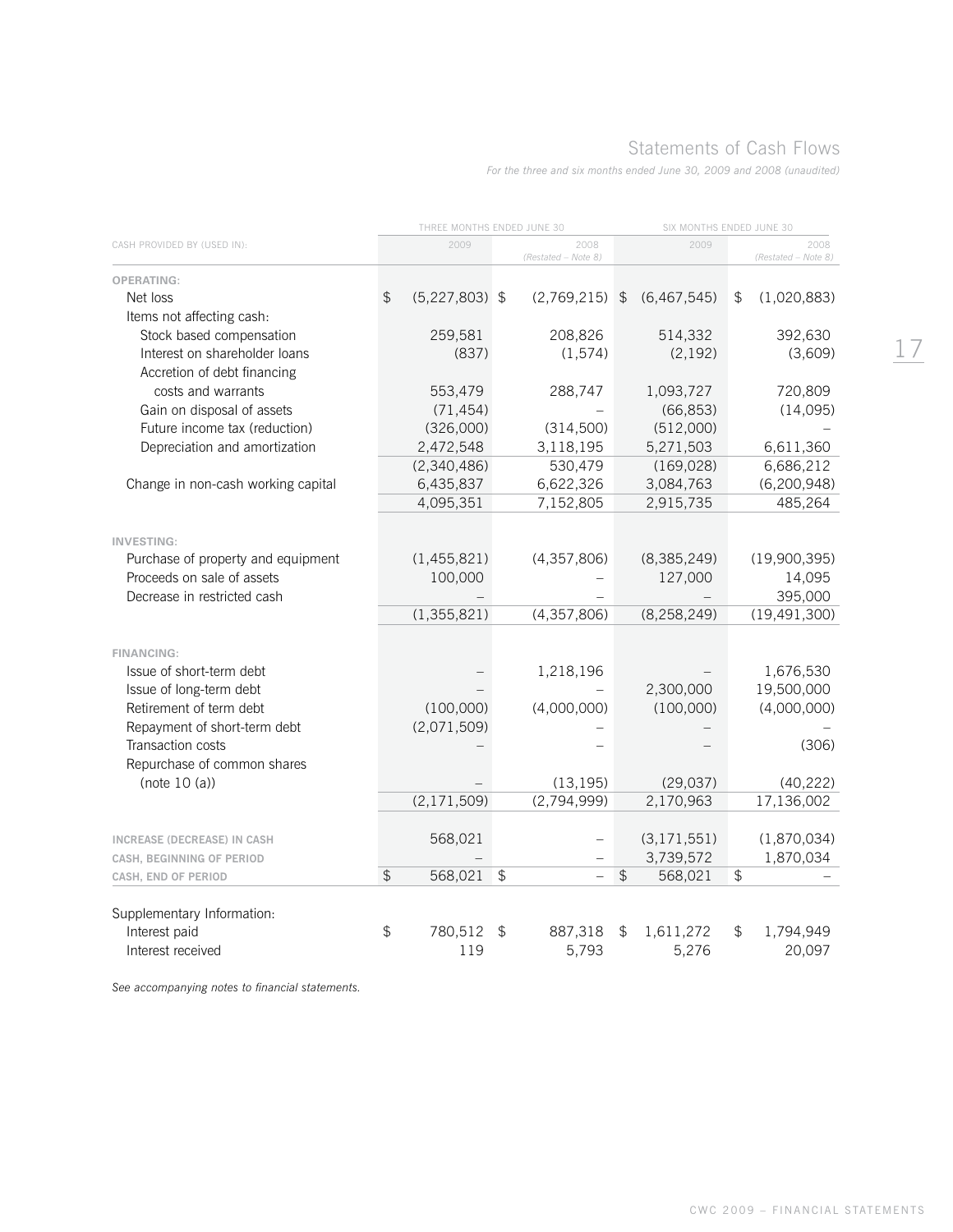#### 1. Description of business:

 Central Alberta Well Services Corp. (CWC) is an oilfield services company providing production services to oil and gas exploration and development companies throughout the Western Canadian Sedimentary Basin.

#### 2. Basis of presentation:

 The financial statements have been prepared in accordance with Canadian generally accepted accounting principles ("GAAP"). These interim financial statements follow the same accounting policies as the most recent annual financial statements except as described in Note 5. Not all disclosures required by GAAP for annual financial statements are presented in these interim financial statements. The interim financial statements should be read in conjunction with the most recent annual financial statements.

Certain prior period amounts have been reclassified to conform to the current period's presentation.

### 3. Future operations:

 The Company currently has a debt facility to a maximum of \$59.9 million due on January 26, 2010. As at June 30, 2009, \$59.9 million was drawn on the facility. Recent market events, including disruptions in credit markets and the deterioration of global economic conditions resulted in significant declines in commodity prices. This impacted the Company through lower than anticipated utilizations, which impaired the Company's ability to generate cash flows from operations sufficient to settle the obligation or reduce it to a lower amount more likely to be re-financed. In addition, the operating line the Company entered into ceases to be committed in November of 2009. As at June 30, 2009, no amount is outstanding on the line. The Company anticipates that it will be in breach of covenants on both facilities throughout 2009. As a result, a waiver was obtained from the lender of the term facility until August 31, 2009. The lender of the operating line of credit provided a waiver for the period ended June 30, 2009. Given the reduced access to credit and equity markets in the current economic environment there can be no assurance that these facilities will be re-negotiated or replaced with alternate facilities on terms suitable to the Company. To help manage liquidity, management has postponed delivery of the final two rigs and related support equipment under the capital build program and postponed all other capital expenditures approved under the 2009 capital budget until the third quarter. This Offering is being supported by the Company's largest shareholder, Tricap Partners II L.P., by agreeing to backstop the Offering. Tricap has agreed, subject to the completion of due diligence, to acquire any Class A Shares not issued under the basic subscription rights of other shareholders. This provides assurance to the Company that it will receive the full required \$30 million Offering. Further declines in commodity prices could adversely affect management's ability to refinance or re-negotiate the facilities and settle their obligations.

These financial statements have been prepared on the basis that the Company will continue as a going concern, which assumes that the Company will be able to realize its assets and satisfy its liabilities in the normal course of business for the foreseeable future. The financial statements do not include any adjustments relating to the recoverability and classification of recorded asset amounts and classification of liabilities that would be necessary should the Company be unable to continue as a going concern.

 The Company's continuation as a going concern is ultimately dependent upon its future financial performance, which will be affected by general economic conditions, availability of debt and/or equity to finance operations, commodity prices, industry activity and other factors, many of which are beyond the Company's control.

#### 4. Seasonality of operations:

 The Company's operations are located in Western Canada. The ability to move heavy equipment safely and efficiently in Western Canadian oil and natural gas fields is dependent on weather conditions. Activity levels during the first quarter are typically the most robust as the frost creates a stable ground mass that allows for easy access to well sites and easier service rig movement. The second quarter is traditionally the slowest due to road bans during spring break-up. When winter's frost leaves the ground, it renders many secondary roads incapable of supporting the weight of heavy equipment until they have thoroughly dried out. Road bans during this time restrict service rig and support equipment access to well sites. The third quarter has more activity as the summer months are typically drier than the second quarter.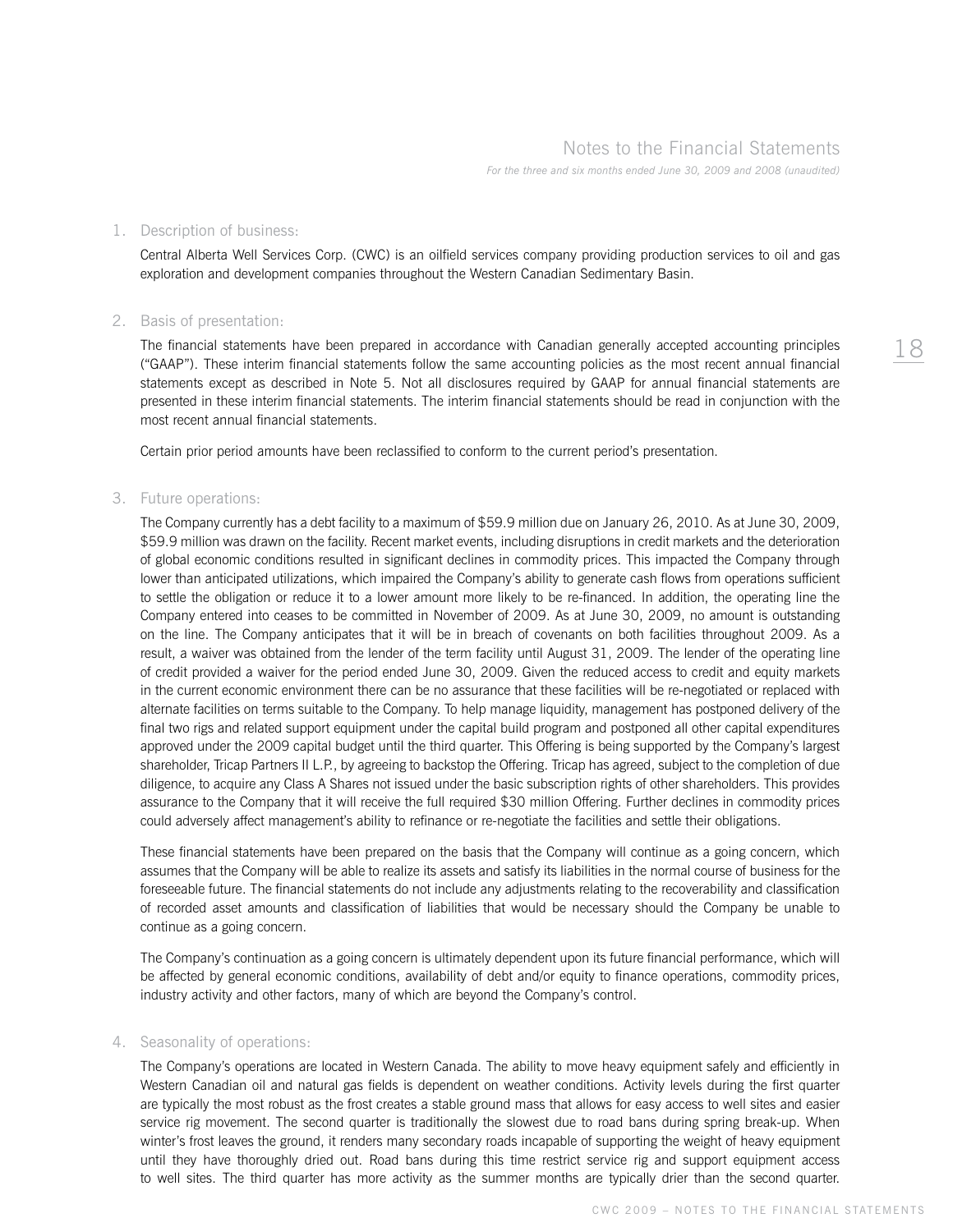The fourth quarter is again quite active as winter temperatures freeze the ground once more maximizing site access. However, there may be temporary halts to operations in extreme cold weather when the temperature falls below -35C.

#### 5. Change in accounting policy:

 In February 2008, the Canadian Institute of Chartered Accountants issued Section 3064 "Goodwill and Intangible Assets", replacing Section 3062, "Goodwill and other intangible assets". The new section establishes standards for the recognition, measurement, presentation and disclosure of goodwill and intangible assets. The new standard is applicable to the Company as of January 1, 2009. The new standard did not have a material impact on the Company's financial statements.

#### 6. Bank indebtedness:

 The Company has available a line of credit to a maximum of \$15 million, marginalized based on trade accounts receivable, at an interest rate ranging from bank prime plus 1.25% to bank prime plus 2.00%. As at June 30, 2009, the amount available under the line was \$3.4 million. This facility expires in November of 2009. As at June 30, 2009, no amounts were drawn. A General Security agreement providing security interest against accounts receivable and second fixed charge over equipment has been provided as security for the line of credit.

### 7. Warrants:

 As part of the \$59.9 million long-term credit facility entered into in January 2007, approximately 12.1 million common share purchase warrants were issued by the Company to the lender, exercisable into common shares of the Company at a price of \$0.825 per share, expiring in January 2010. The Company agreed to redeem any unexercised warrants that remain outstanding on the warrant expiry date at a price of \$0.10 per warrant. In July 2007, the Company consolidated both Class A and Class B shares by issuing one (1) share for every four (4) outstanding. The warrants were consolidated as well, resulting in 3,030,303 common share purchase warrants exercisable into common shares at a price of \$3.30 per share, with any unexercised warrants at the warrant expiry date to be redeemed at \$0.40 per warrant. The warrants have been classified as a liability in accordance with Section 3855, "Financial Instruments – Recognition and Measurement". The fair value of the liability has been calculated utilizing an approximation of the bi-nomial lattice model.

#### 8. Restatement:

 During the year ended December 31, 2008, the Company revised the accounting for warrants disclosed in note 7. The warrants contain a cash settlement provision or "put", thereby requiring classification as a financial liability in accordance with Section 3855 "Financial Instruments – Recognition and Measurement". The fair value of the warrants was recalculated utilizing an approximation of the bi-nomial lattice model and prior periods have been restated to reflect this change. The effect of the restatement on the three and six months ended June 30, 2008 is as follows:

| THREE MONTHS ENDED JUNE 30, 2008 | PREVIOUSLY REPORTED | ADJUSTMENTS      | <b>RESTATED</b> |
|----------------------------------|---------------------|------------------|-----------------|
| Interest expense                 | \$<br>1,300,559     | \$<br>(131, 861) | \$<br>1,168,698 |
| Net Loss                         | (2,901,076)         | 131,861          | (2,769,215)     |
| Deficit                          | (6,471,729)         | 1,390,520        | (5.081, 209)    |
| Loss per share                   | \$<br>(0.10)        | \$<br>0.00       | \$<br>(0.10)    |
|                                  |                     |                  |                 |
| SIX MONTHS ENDED JUNE 30, 2009   | PREVIOUSLY REPORTED | ADJUSTMENTS      | <b>RESTATED</b> |
| Interest expense                 | \$<br>2,601,387     | \$<br>(109, 334) | \$<br>2,492,053 |
| New Loss                         | (1, 130, 217)       | 109,334          | (1,020,883)     |
| Deficit                          | (6,471,729)         | 1,390,520        | (5,081,209)     |
| Loss per share                   | \$<br>(0.04)        | \$<br>0.00       | \$<br>(0.04)    |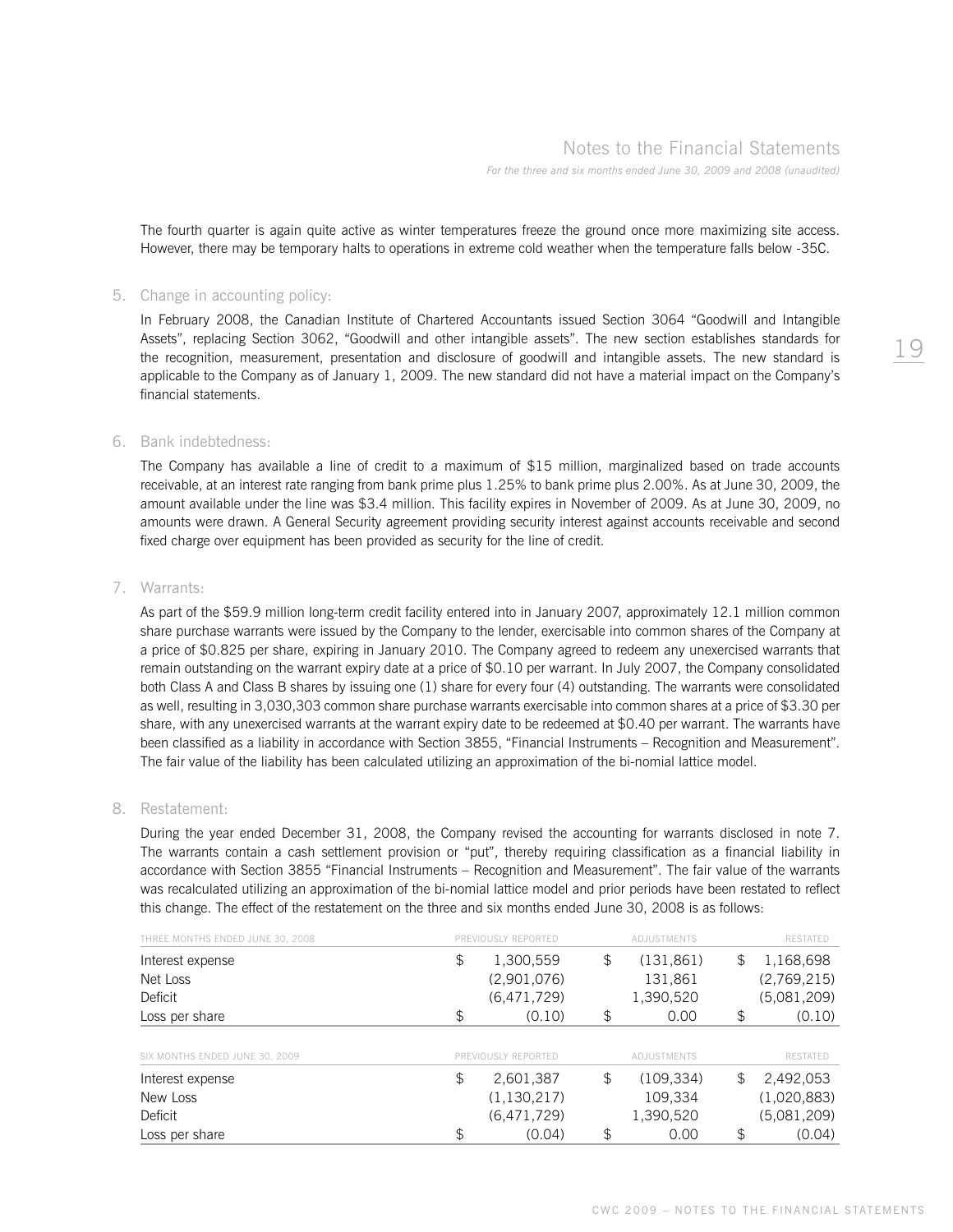# Notes to the Financial Statements

*For the three and six months ended June 30, 2009 and 2008 (unaudited)*

 JUNE 30 DECEMBER 31 2009 2008 Credit facility for \$59.9 million at interest rate of bank prime plus 2.75%, maturing on January 25, 2010. Monthly repayments of interest only, secured by a first charge on equipment and a general security agreement on all assets. \$ 59,900,000 \$ 57,700,000 Unsecured, interest-free loan from Government of Canada related to a patent and repayable upon commercial application of the patent. 24,500 24,500 Total debt  $$59,924,500$   $$57,724,500$ Less: Transaction costs relating to the \$59.9 million term facility. (671,999) (1,214,676) Cost of 3,030,303 warrants relating to the \$59.9 million term facility (605,163) (1,090,726) Current portion (58,622,838) – \$ 24,500 \$ 55,419,098

At June 30, 2009, estimated principal repayments for each of the next five years are as follows:

| 2010       | \$59,000,000                   |
|------------|--------------------------------|
| 2011       | $\overline{\phantom{0}}$       |
| 2012       | $\overline{\phantom{0}}$       |
| 2013       | $\overline{\phantom{0}}$       |
| 2014       | $\qquad \qquad \longleftarrow$ |
| Thereafter | 24,500                         |
|            | 59,924,500<br>$\mathcal{L}$    |

The \$59.9 million credit facility is with Brookfield Bridge Lending Fund Inc., a related party to the Company's largest shareholder, Tricap Partners II L.P. through common management.

The Company is currently in default under the covenants of the term facility, as a result, from August 1, 2009 until the default is corrected the Company will be incurring the default interest rate which is an additional five percent (5%) above the prime plus 2.75% nominal interest rate.

#### 10. Share capital:

9. Long-term debt:

a) Authorized:

Unlimited number of Class A and Class B common shares

Issued:

| <b>CLASS A</b>                   | <b>NUMBER</b> | AMOUNT       |
|----------------------------------|---------------|--------------|
| Balance at January 1, 2008       | 21,733,730    | \$63,480,129 |
| Repurchase of common shares      | (636, 400)    | (1,851,924)  |
| Share transfer to Class B shares | (450,000)     | (1,260,000)  |
| Balance at December 31, 2008     | 20,647,330    | \$60,368,205 |
| Balance at January 1, 2009       | 20,647,330    | \$60,368,205 |
| Repurchase of shares             | (63,500)      | (184, 785)   |
| Share transfer to Class B shares | (350,000)     | (980,000)    |
| Balance at June 30, 2009         | 20,233,830    | \$59,203,420 |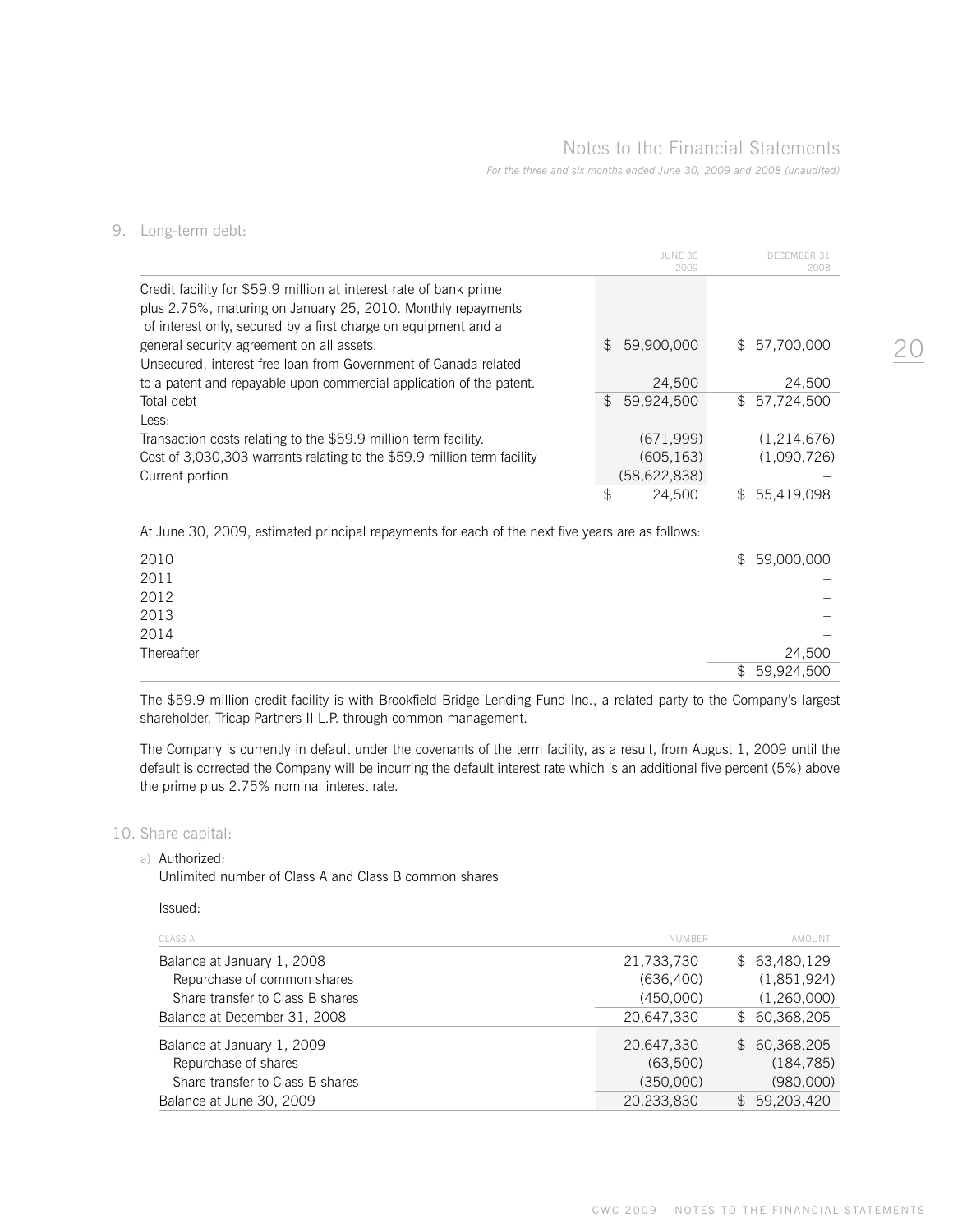10. Share capital (continued):

| <b>CLASS B</b>                              | <b>NUMBER</b> | AMOUNT       |
|---------------------------------------------|---------------|--------------|
| Balance at January 1, 2008                  | 6,153,531     | \$17,229,887 |
| Share transfer to Class A shares            | 450,000       | 1,260,000    |
| Balance at December 31, 2008                | 6,603,531     | \$18,489,887 |
| Balance at January 1, 2009                  | 6,603,531     | \$18,489,887 |
| Share transfer from Class A shares          | 350,000       | 980,000      |
| Balance at December March 31, 2009          | 6,953,531     | \$19,469,887 |
| Total Share Capital as at June 30, 2009     | 27,187,361    | \$78,673,307 |
| Total Share Capital as at December 31, 2008 | 27,250,861    | 78,858,092   |

 In August 2007 the Company began repurchasing Class A shares under a Normal Course Issuer Bid ("NCIB") program. On September 1, 2008 the Normal Course Issuer Bid program was renewed, permitting the Company to purchase up to a maximum of 1,073,187 Class A shares on the open market. From January 1, 2009 to June 30, 2009, 63,500 Class A shares were repurchased at an average price (including commissions) of \$0.46 per share under the renewed NCIB. At June 30, 2009, 63,500 of the Class A shares had been returned to treasury and cancelled.

#### b) Basic and diluted loss per share:

| THREE MONTHS ENDED JUNE 30 |                 | 2009          |                            |                                     | 2008          |                            |
|----------------------------|-----------------|---------------|----------------------------|-------------------------------------|---------------|----------------------------|
|                            | <b>NET LOSS</b> | <b>SHARES</b> | <b>PER SHARE</b><br>AMOUNT | <b>NET LOSS</b>                     | <b>SHARES</b> | <b>PER SHARE</b><br>AMOUNT |
| Basic and diluted          |                 |               |                            |                                     |               |                            |
| loss per share             | (\$5,227,803)   | 27, 187, 361  |                            | $($0.19)$ $($2,769,215)$ 27,875,613 |               | (\$0.10)                   |
| Securities excluded from   |                 |               |                            |                                     |               |                            |
| diluted loss per share     |                 |               |                            |                                     |               |                            |
| as the effect would        |                 |               |                            |                                     |               |                            |
| be anti-dilutive           |                 | 5,877,928     |                            |                                     | 5,951,428     |                            |
| SIX MONTHS ENDED JUNE 30   |                 | 2009          |                            |                                     | 2008          |                            |
|                            | <b>NET LOSS</b> | <b>SHARES</b> | <b>PER SHARE</b><br>AMOUNT | <b>NET LOSS</b>                     | <b>SHARES</b> | PER SHARE<br>AMOUNT        |
| Basic and diluted          |                 |               |                            |                                     |               |                            |
| loss per share             | (\$6,467,545)   | 27,195,643    |                            | $$0.24)$ $$1.020,883)$              | 27,875,285    | (\$0.04)                   |
| Securities excluded from   |                 |               |                            |                                     |               |                            |
| diluted loss per share     |                 |               |                            |                                     |               |                            |
| as the effect would        |                 |               |                            |                                     |               |                            |
| be anti-dilutive           |                 | 5,877,928     |                            |                                     | 5,951,428     |                            |

 At June 30, 2009, 63,500 shares had been repurchased through the TSX Venture Exchange and 350,000 have been converted from Class A to Class B leaving the Company with 20,233,830 Class A shares available for trading and 6,953,531 Class B shares.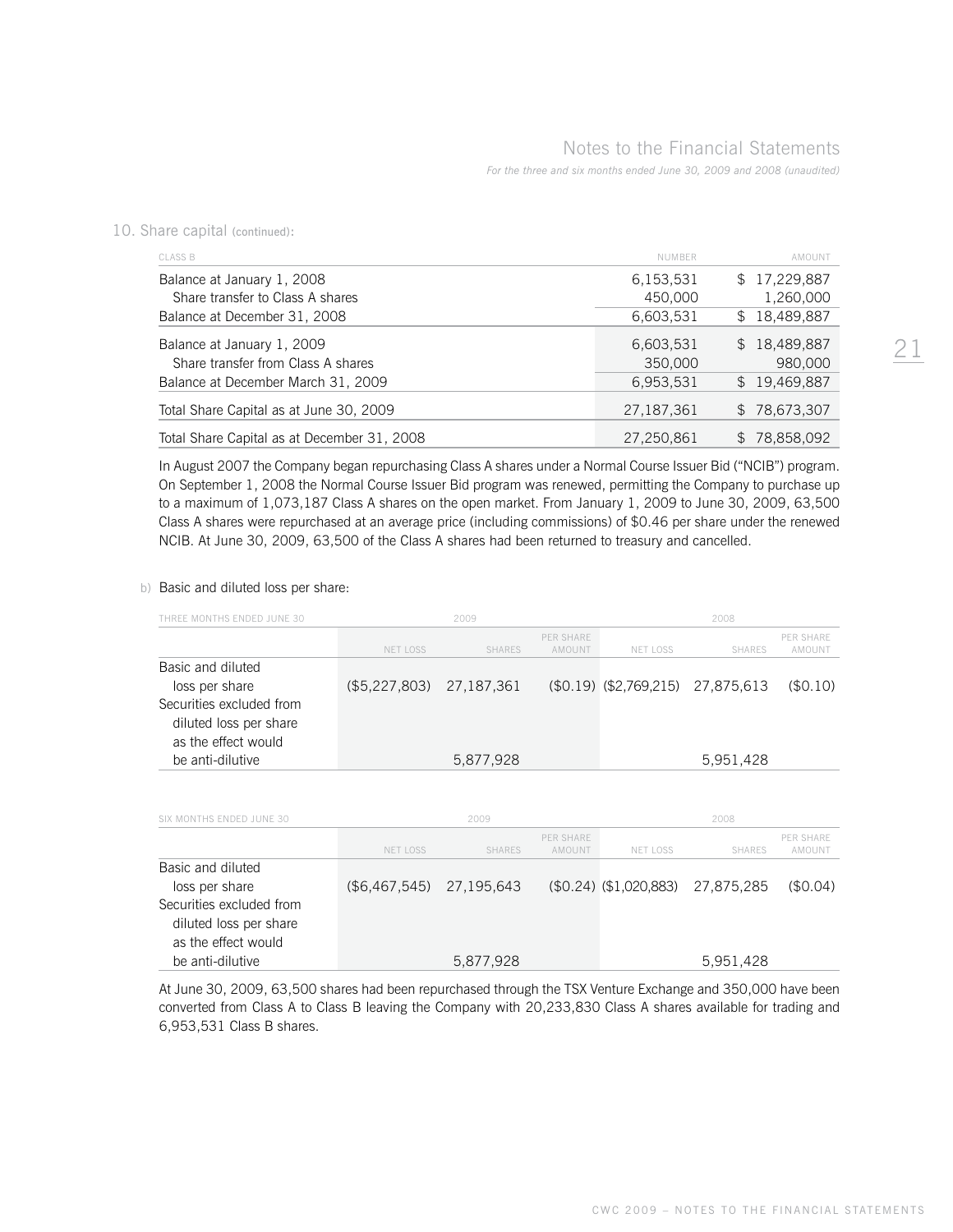# Notes to the Financial Statements

*For the three and six months ended June 30, 2009 and 2008 (unaudited)*

### 11. Commitments and contingencies:

 As at June 30, 2009, the Company is committed for an estimated \$4.8 million upon completion and delivery of equipment in various stages of construction that was originally anticipated to arrive prior to the end of the first quarter. Further manufacturing delays and the current economic downturn resulted in the Company delaying the delivery of the final two units until the third quarter. As a result of this delay, \$3.5 million of the remaining \$4.6 million that would have otherwise been due in the first quarter is now due in the third quarter of 2009.

#### 12. Capital management:

 The Company's strategy is to maintain a level of capital for operations and to sustain future growth of the business. The Company strives to maintain a balance between debt and equity to ensure the continued access to capital markets to fund growth and ensure long-term viability. The Company monitors its capital balance through regular evaluation of the debt to equity ratio. The components of capital as well as the debt to equity ratio as of June 30, 2009 and December 31, 2008 are shown in the table below.

|                      | JUNE 30, 2009 | DECEMBER 31, 2008 |
|----------------------|---------------|-------------------|
| Debt                 | \$58,647,338  | \$ 55,419,098     |
| Shareholders' equity | 72,896,522    | 78.878.772        |
| Debt to equity       | 0.80          | 0.70              |

 The Company is subject to financial covenants in the debt financing agreements related to both the operating line of credit and term debt. The current ratio and debt service coverage ratio are two financial metrics that provide indicators as to whether the Company is in compliance with its financial covenants. The Company is in violation of certain covenants as June 30, 2009 and has obtained waivers from its lenders.

#### 13. Financial instruments:

 The Company has designated its financial instruments as follows: cash is classified as held-for-trading, which is measured at fair value; accounts receivable are classified as loans and receivables which are measured at amortized cost; accounts payable and accrued liabilities and short-term and long-term debt are classified as other financial liabilities which are also measured at amortized cost. The fair value of these instruments approximates their carrying amount due to their shortterm nature. The fair value of debt approximates its carrying value as stated interest rates reflect current borrowing rates available to the Company.

The Company has exposure to credit, liquidity and market risk as follows:

a) Credit risk:

 The Company's policy is to enter into agreements with customers that are well-established and well-financed within the oil and gas industry to reduce credit risk. There is always a risk relating to the financial stability of customers and their ability to pay. Management will continue to periodically assess the credit worthiness of all its customers and views the credit risk on its accounts receivable as normal for its industry.

 During the three months and six months ended June 30, 2009, in the opinion of management, decreased liquidity left two customers with potentially insufficient funds to settle obligations. As a result, bad debt expense of \$41,951 and \$187,888 was provided for in the three months and six months ended June 30, 2009, respectively.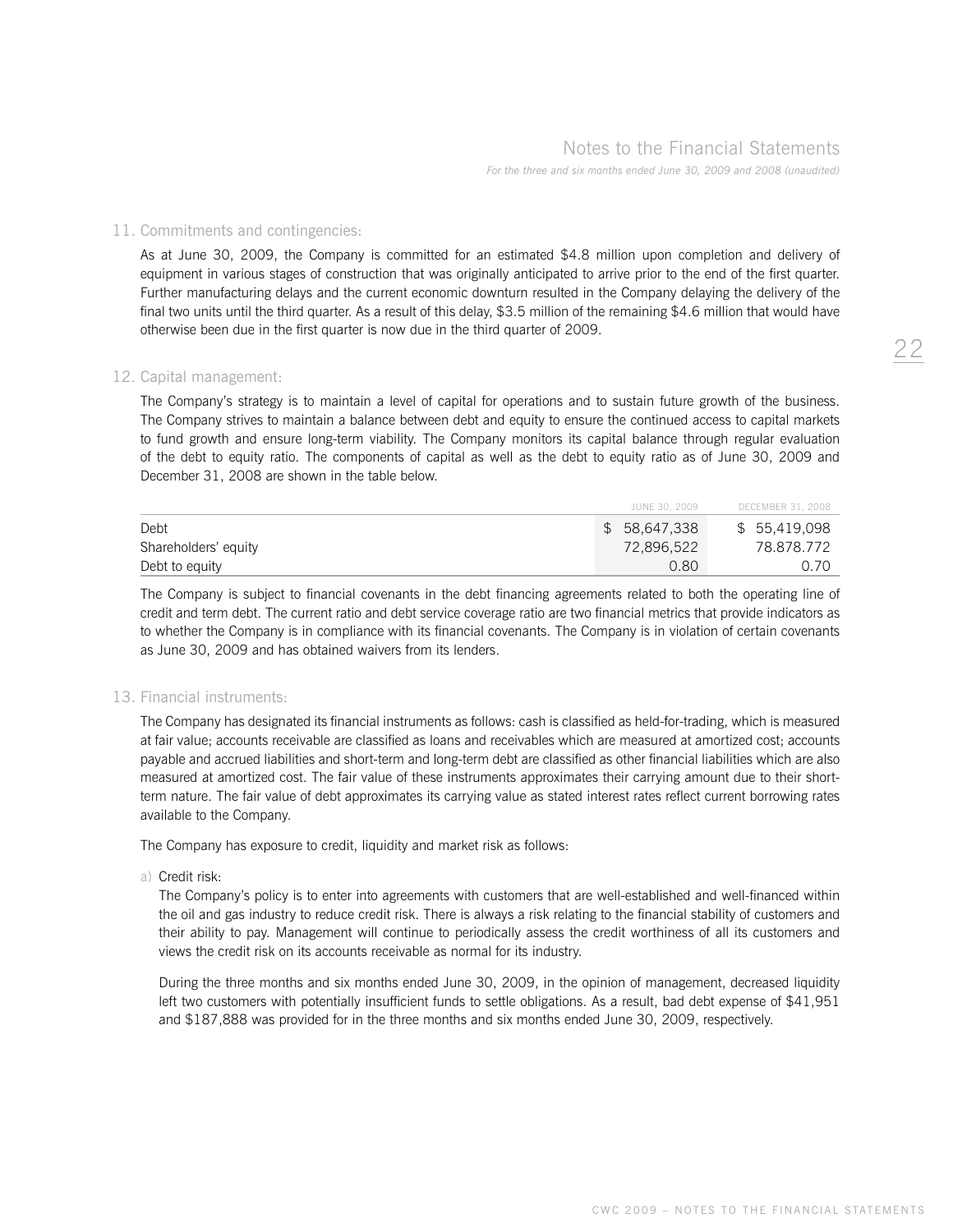## 13. Financial instruments (continued):

#### b) Liquidity risk:

 Liquidity risk relates to the risk that the Company will encounter difficulty in meeting its financial obligations. The credit facilities available consist of a term facility to a maximum of \$59.9 million maturing on January 25, 2010 and a short-term operating line of credit to a maximum of \$15 million. Term facilities are used to fund capital acquisitions and the short-term line of credit is used to settle current obligations such as accounts payable. As a result of the long term debt facility expiring in January 2010 the Company must refinance this facility through a replacement facility, an issuance of equity or a combination of the two as the projected cash flow in 2009 will not be sufficient to retire the facility.

 The Company may be exposed to liquidity risk if it is unable to collect its trade accounts receivable balances in a timely manner, which could in turn impact the Company's long-term ability to meet commitments under its current facilities. In order to manage this liquidity risk, the Company actively monitors all accounts receivable to maintain accounts outstanding over 60 days to less than 25 percent of the total balance. As at June 30, 2009, the balance of trade accounts receivable in excess of 90 days was \$561,858, representing approximately 11 percent of the trade accounts receivable balance. Of this amount \$94,455 has been provided for as an allowance for bad debts. A structure is maintained that focuses on growth of the Company while ensuring viability for stakeholders. Finally, in an effort to combat the seasonality of the oilfield business and reduce long-term liquidity risk exposure, the Company regularly reviews its cash availability and whenever the conditions permit, the excess cash is applied to the debt outstanding.

#### c) Market risk:

Market risk is comprised of foreign currency risk and interest rate risk.

i. Foreign currency risk:

 Foreign currency risk arises from the fluctuations in foreign exchange rates and the degree of volatility of these rates relative to the Canadian dollar. The Company is not significantly exposed to foreign currency risk.

ii. Interest rate risk:

 The Company is exposed to sudden increases in interest rate changes as all debt facilities are on a variable rate above prime. Although this did benefit the Company through 2008 and through the first six months of 2009, there is a risk that prime rate could increase over time. The Company will address this risk further with the upcoming refinancing of the long term facility which expires in January 2010. For the three and six months ended June 30, 2009, a one percent change in the prime lending rate would have impacted net loss by \$149,589 and \$296,957, respectively.

#### 14. Segmented information:

 The Company operates in two primary segments within the service industry in Western Canada: Well Servicing and Other Oilfield Services. The Well Servicing Segment provides well services through the use of service rigs and coil tubing units. The Other Oilfield Services Segment provides snubbing, nitrogen, production testing and equipment rentals, primarily providing support services to the well service business.

 The Company evaluates performance on net income before taxes. Inter-segment sales are recorded at current market prices and eliminated upon consolidation.

 The reportable segments are distinct operations as they offer complementary services to the well service business. Once a service rig is on site, the other services are typically onsite at various times supporting the rig activity. However, these services can be sold independently of the well servicing. They are managed separately as the businesses were acquired as a unit and the Company has retained the management of each acquired company.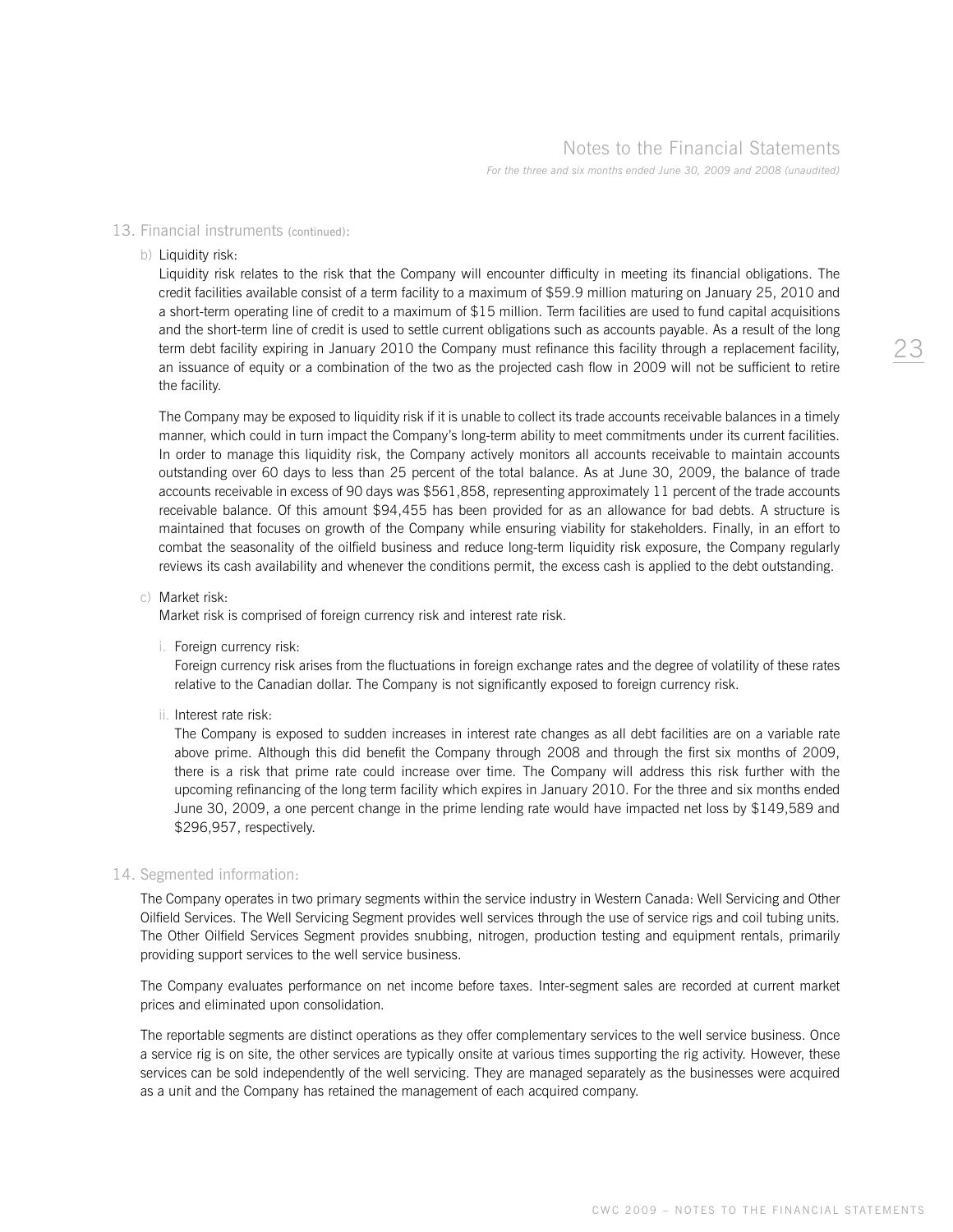# Notes to the Financial Statements

*For the three and six months ended June 30, 2009 and 2008 (unaudited)*

| THREE MONTHS ENDED JUNE 30, 2009                        | WELL<br>SERVICING | OTHER OILFIELD<br>SERVICES        | CORPORATE         | TOTAL         |
|---------------------------------------------------------|-------------------|-----------------------------------|-------------------|---------------|
| Revenue                                                 | 4,467,304         | 1,929,976                         |                   | 6,397,280     |
| Interest expense                                        |                   |                                   | 1,333,035         | 1,333,035     |
| Depreciation and amortization                           | 1,615,903         | 615,133                           | 241,512           | 2,472,548     |
| Loss before taxes                                       | (1,630,762)       | (1,026,870)                       | (2,896,171)       | (5,553,803)   |
| Income taxes (recovery)                                 |                   |                                   | (326,000)         | (326,000)     |
| Loss and comprehensive loss                             | (1,630,762)       | (1,026,870)                       | (2,570,171)       | (5, 227, 803) |
| Property, plant and equipment                           | 99,910,514        | 21,262,402                        | 780,622           | 121,953,538   |
| Intangibles                                             |                   | 3,671,330                         |                   | 3,671,330     |
| Capital expenditures                                    | 652,145           | 762,166                           | 41,510            | 1,455,821     |
| (RESTATED - NOTE 8)<br>THREE MONTHS ENDED JUNE 30, 2008 | WELL<br>SERVICING | OTHER OILFIELD<br><b>SERVICES</b> | CORPORATE         | TOTAL         |
| Revenue                                                 | 9,164,605         | 3,591,160                         | 560               | 12,756,325    |
| Interest expense                                        |                   |                                   | 1,168,698         | 1,168,698     |
| Depreciation and amortization                           | 2,321,852         | 744,817                           | 51,525            | 3,118,194     |
| Loss before taxes                                       | (397, 509)        | (196, 644)                        | (2,373,826)       | (2,967,979)   |
| Income taxes (recovery)                                 |                   |                                   | (198, 764)        | (198, 764)    |
| Loss and comprehensive loss                             | (397, 509)        | (196, 644)                        | (2, 175, 062)     | (2,769,215)   |
| Property, plant and equipment                           | 91,043,262        | 20,038,114                        | 1,007,051         | 112,088,427   |
| Intangibles                                             |                   | 4,269,304                         |                   | 4,269,304     |
| Capital expenditures                                    | 4,023,655         | 62,495                            | 271,656           | 4,357,806     |
| SIX MONTHS ENDED JUNE 30, 2009                          | SERVICING         | SERVICES                          | CORPORATE         | TOTAL         |
| Revenue                                                 | 17,445,993        | 7,987,901                         | $\qquad \qquad -$ | 25,433,894    |
| Interest expense                                        |                   |                                   | 2,697,531         | 2,697,531     |
| Depreciation and amortization                           | 3,568,799         | 1,220,253                         | 482,451           | 5,271,503     |
| Loss before taxes                                       | (595, 996)        | (473, 474)                        | (5,910,075)       | (6,979,545)   |
| Income taxes (recovery)                                 |                   |                                   | (512,000)         | (512,000)     |
| Loss and comprehensive loss                             | (595, 996)        | (473, 474)                        | (5,398,075)       | (6, 467, 545) |
| Property, plant and equipment                           | 99,910,514        | 21,262,402                        | 780,622           | 121,953,538   |
| Intangibles                                             |                   | 3,671,330                         |                   | 3,671,330     |
| Capital expenditures                                    | 7,153,612         | 1,078,847                         | 152,790           | 8,385,249     |

The amounts related to each industry segment are as follows: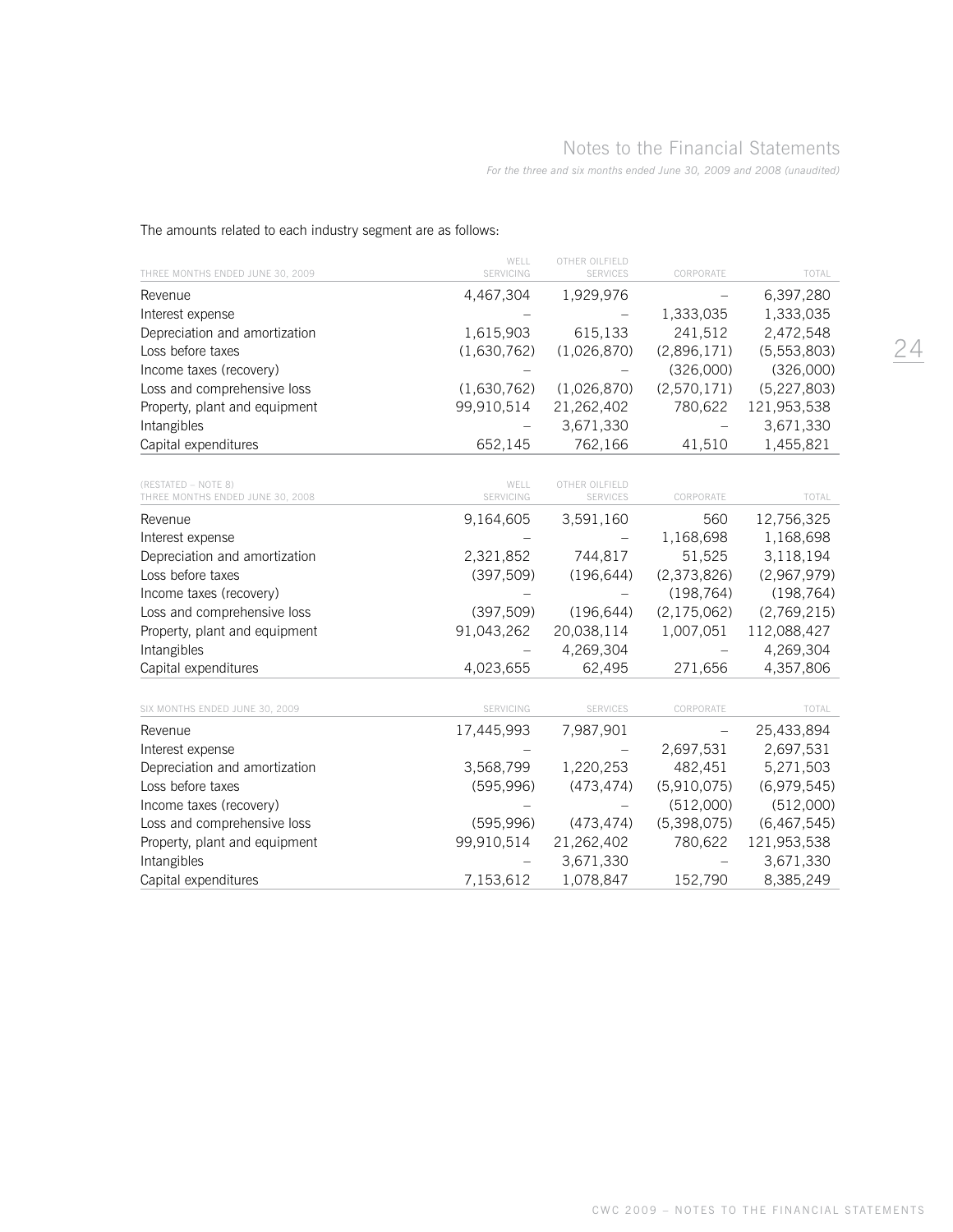14. Segmented information (continued):

| (RESTATED - NOTE 8)<br>SIX MONTHS ENDED JUNE 30, 2008 | WFII<br><b>SERVICING</b> | OTHER OILEIELD<br><b>SERVICES</b> | CORPORATE   | TOTAL       |
|-------------------------------------------------------|--------------------------|-----------------------------------|-------------|-------------|
| Revenue                                               | 26,370,894               | 10,969,983                        | 785         | 37,341,662  |
| Interest expense                                      |                          |                                   | 2,492,053   | 2,492,053   |
| Depreciation and amortization                         | 5,010,730                | 1,504,845                         | 95.785      | 6,611,360   |
| Net income (loss) before income taxes                 | 2,356,503                | 1,427,682                         | (4,689,332) | (905, 147)  |
| Income taxes                                          |                          |                                   | 115,736     | 115,736     |
| Net income (loss) and comprehensive loss              | 2,356,503                | 1,427,682                         | (4,805,068) | (1,020,883) |
| Property, plant and equipment                         | 91,043,262               | 20,038,114                        | 1,007,051   | 112,088,427 |
| Intangibles                                           |                          | 4,269,304                         |             | 4,269,304   |
| Capital expenditures                                  | 19.476.965               | 88.885                            | 334.545     | 19.900.395  |

#### 15. Subsequent events:

 On August 4, 2009, the Company finalized the sale of two service rigs and related support equipment for \$5.4 million in cash. As part of the sale agreement, the assets will be relocated out of Canada and are restricted from returning for a period of four years from the date of the sale. These funds will be used to settle remaining commitments under the capital build program.

On August 24 2009, the Company approved a rights offering for \$30 million. This Offering is being supported by the Company's largest shareholder, Tricap Partners II L.P., by agreeing to backstop the Offering. Tricap has agreed, subject to completion of due diligence, to acquire any Class A Shares not issued under the basic subscription rights of other shareholders. This provides assurance to the Company that it will receive the full \$30 million offering.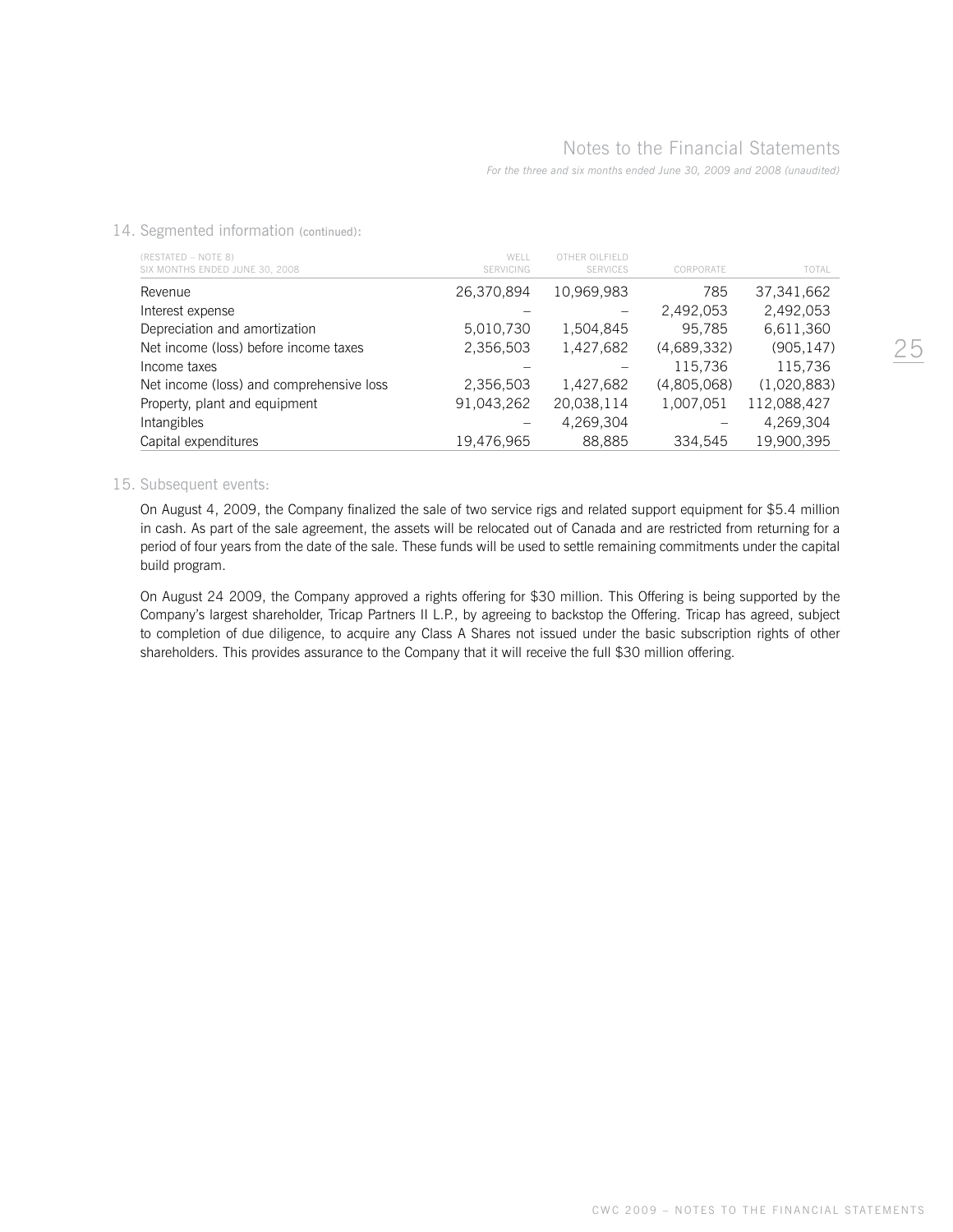# DIRECTORS

Alexander D. Greene N. Leon Layden

# **OFFICERS**

Darryl E. Wilson, *President & Chief Executive Officer*

Stock Exchange Listing

**Auditors** KPMG LLP (Calgary, Alberta)

Legal Advisors Burstall Winger LLP (Calgary, Alberta)

Registrar and Transfer Agent

## CORPORATE OFFICE

Bow Valley Square III Calgary, Alberta T2P 3G6 T: 1.403.264.2177 F: 1.403.264.2842

# HEAD OFFICE

T: 1.877.341.3933 F: 1.403.341.3188

# OTHER LOCATIONS

Brooks T: 403.362.2800

Grande Prairie 8401 113th Street Grande Prairie, Alberta T8V 7B4 T: 780.753.6200

Provost T: 780.753.6200

Technical Services Centre

**Whitecourt** Whitecourt, Alberta T7S 0A2